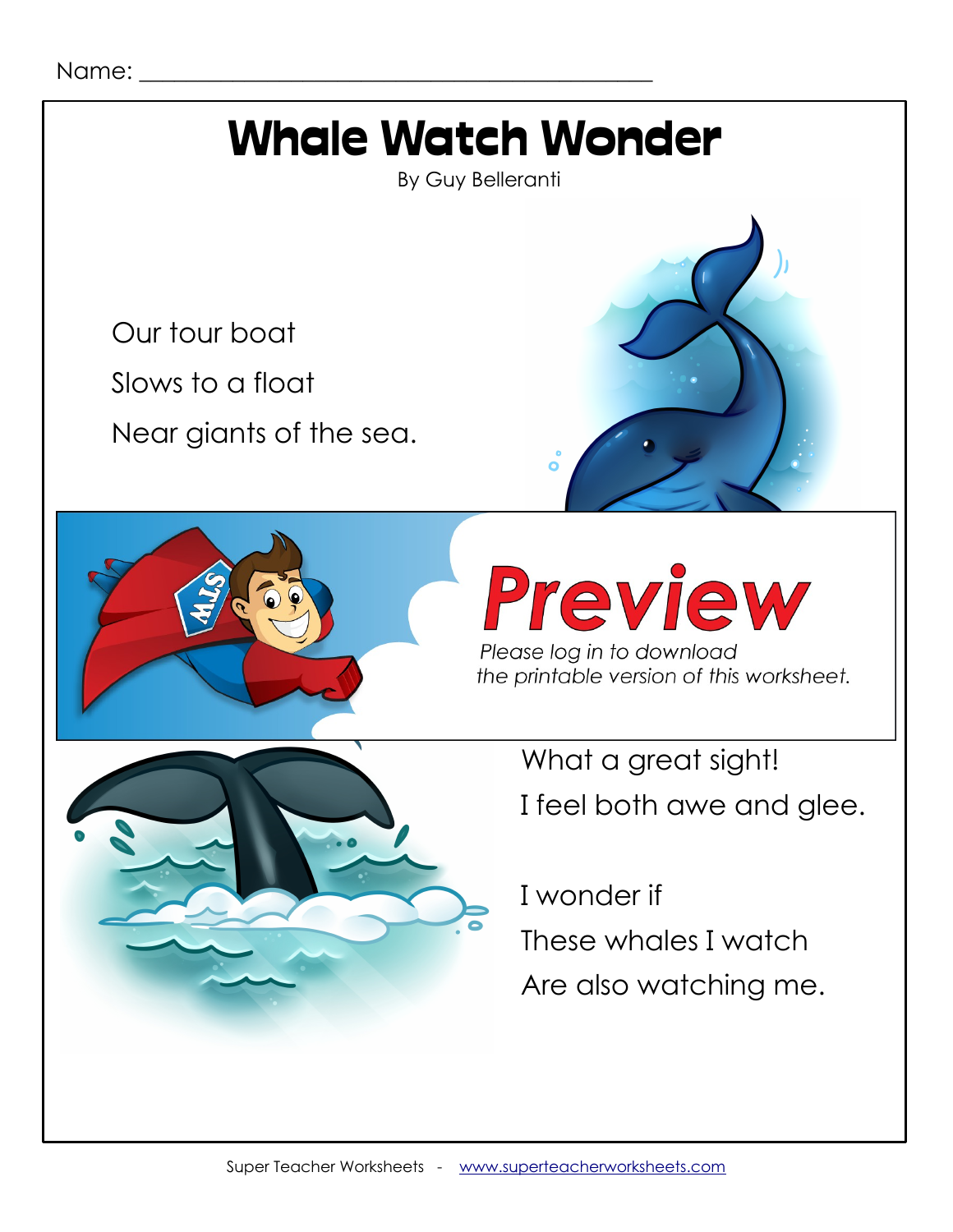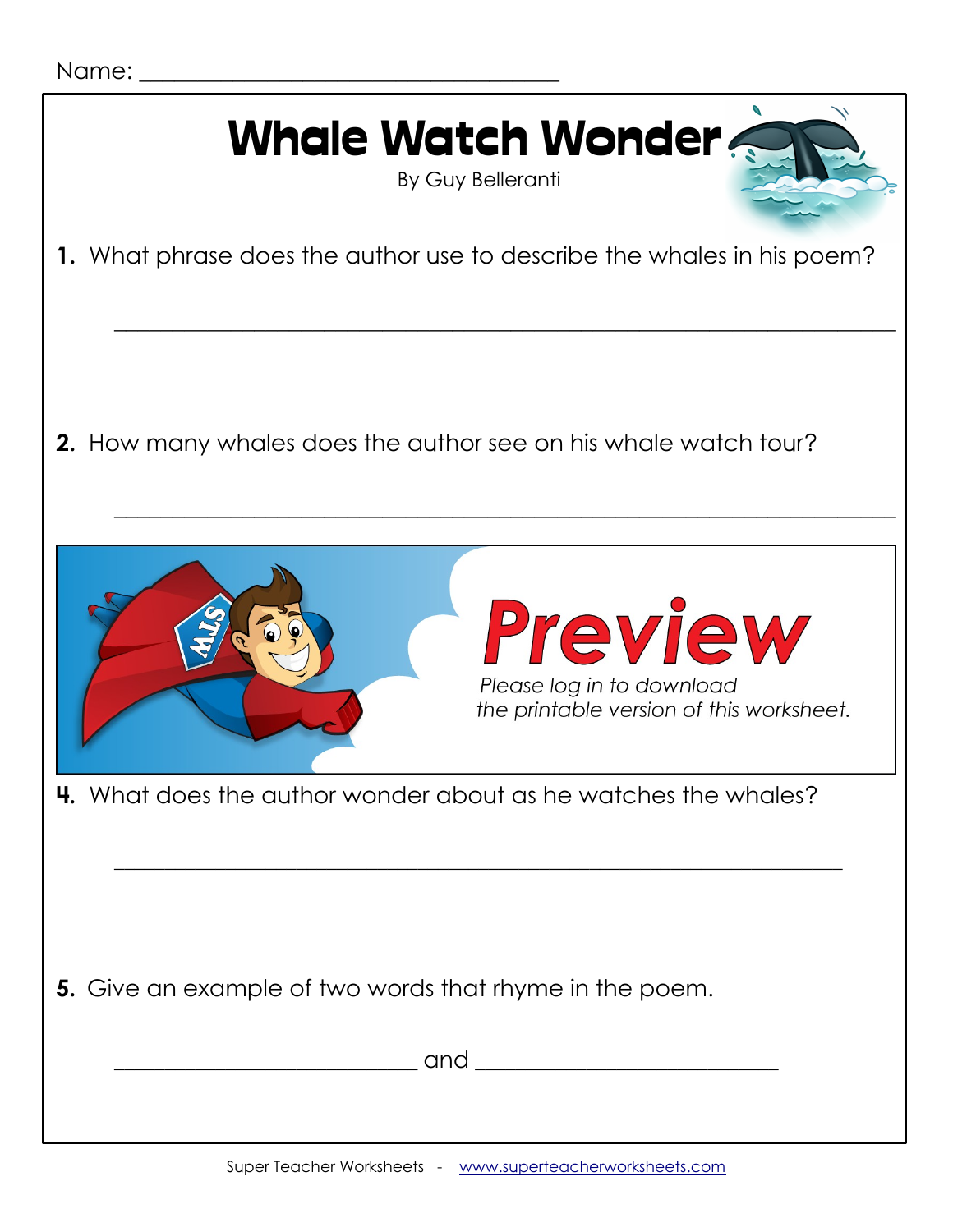Name:

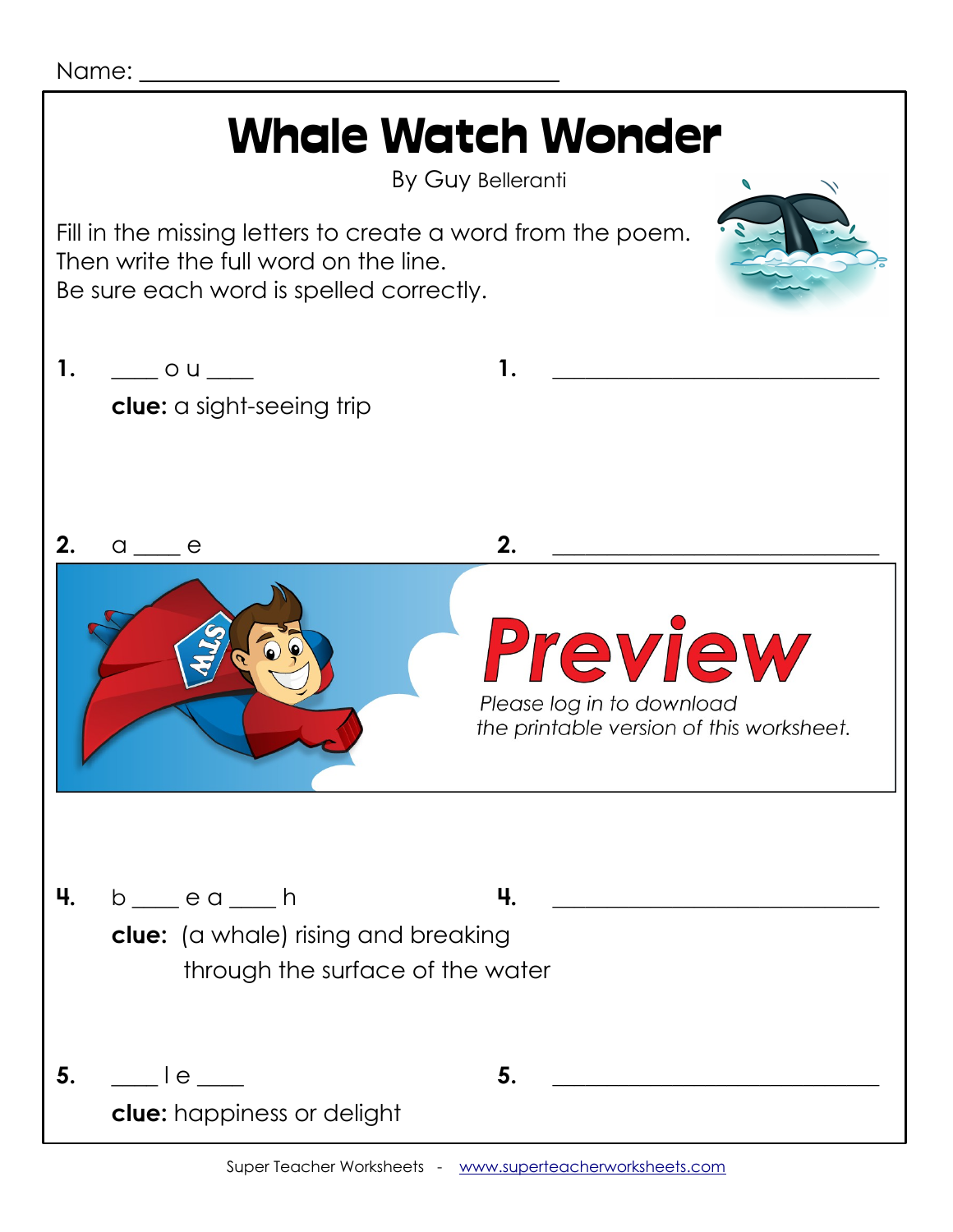Name:

# **Whale Watch Wonder**

**By Guy Belleranti** 

In the poem, "Whale Watch Wonder," the author describes his wonder as he watches whales from a tour boat.

On the lines below, tell about a time you saw a wild animal up close. What kind of animal was it? Where were you? How did you feel when you were so close to the animal?

Use complete sentences in your answer.



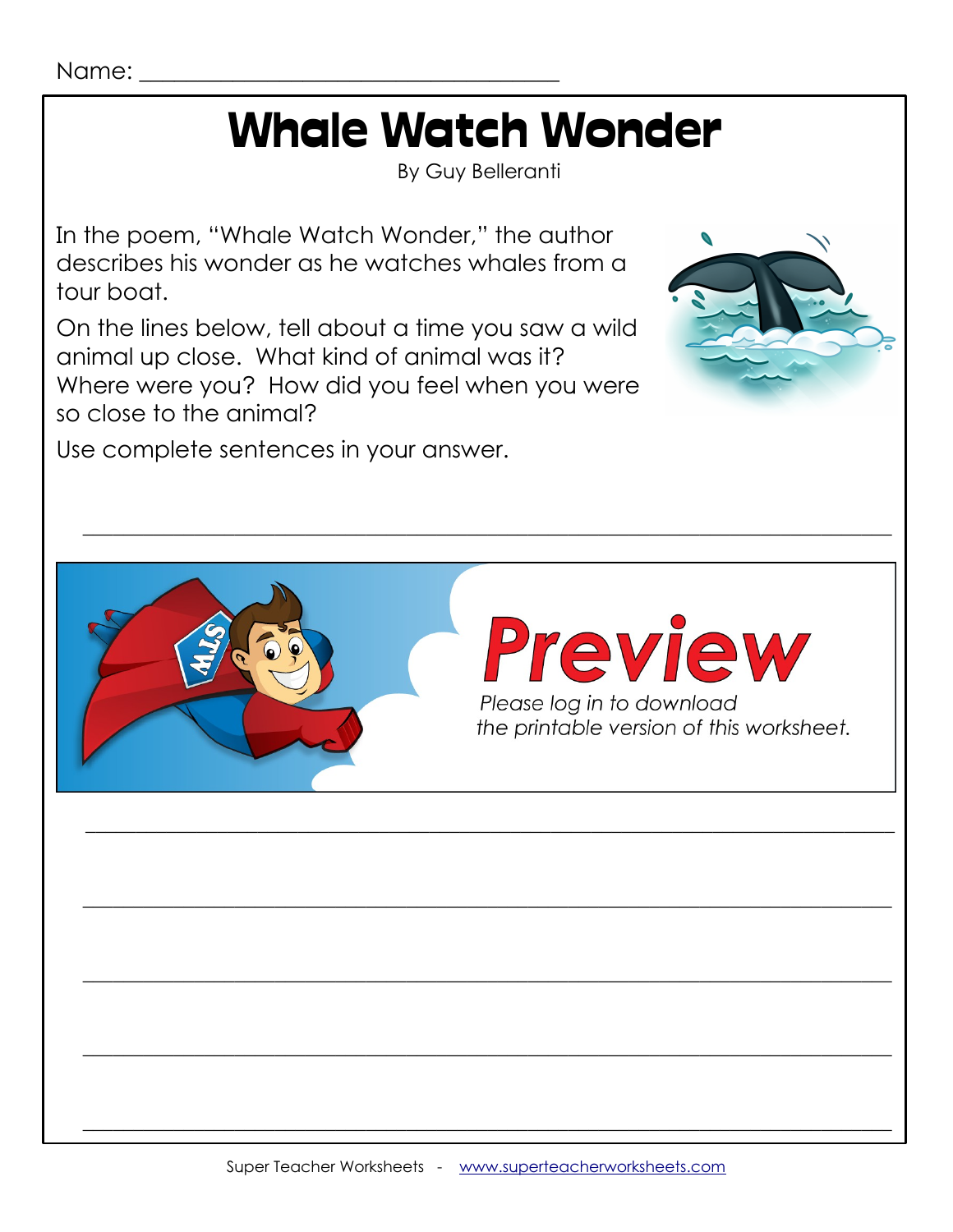#### **ANSWER KEY**

## Whale Watch Wonder

By Guy Belleranti

**1.** What phrase does the author use to describe the whales in his poem?

**The author calls the whales "giants of the sea."**



 **Answers will vary: boat and float; breaks and quakes; tight and sight; sea and three; glee and me.**